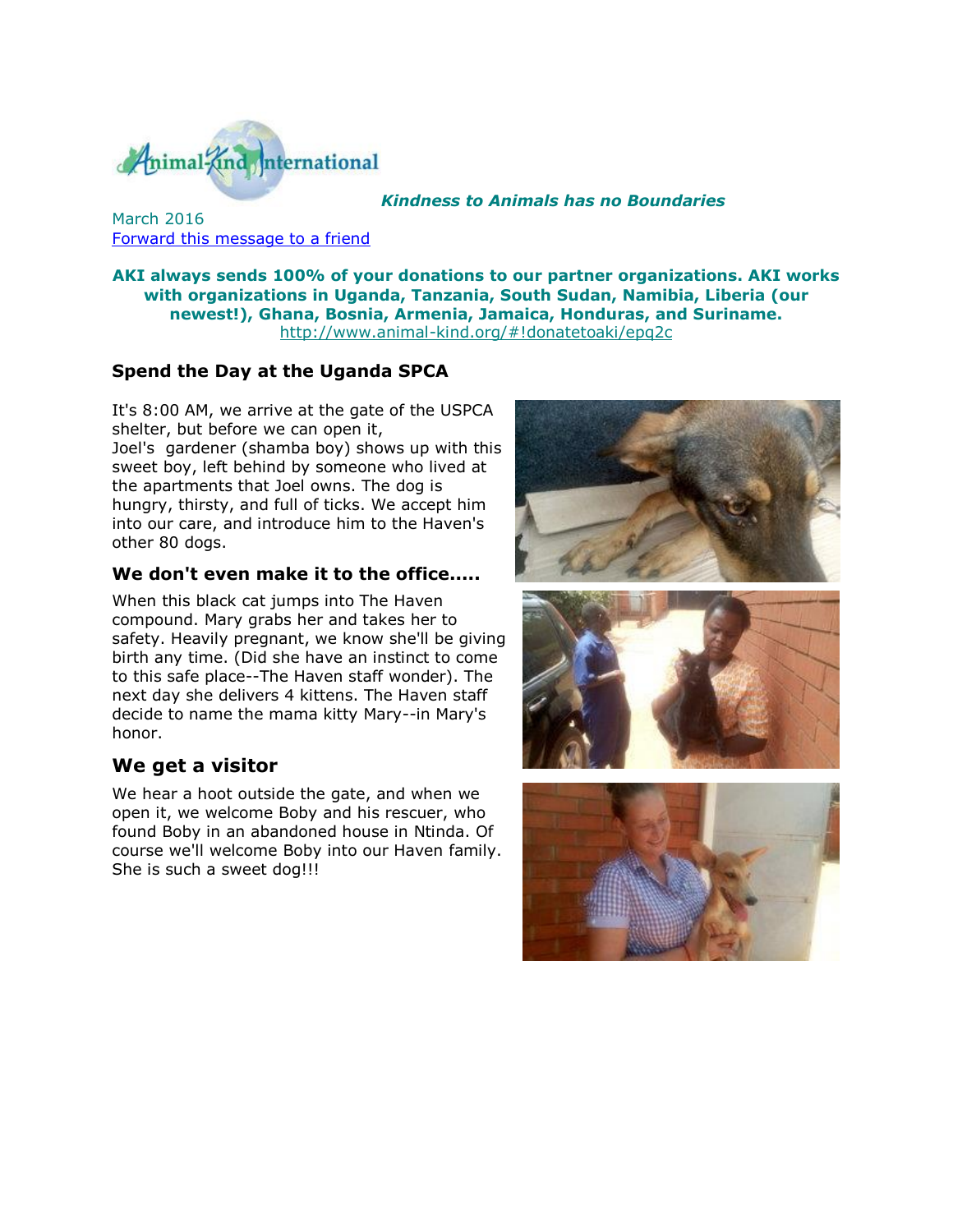### **A puppy in need**

arrives at The Haven with Oliver. The puppy was outside Oliver's gate this morning--what else could Oliver do but take the puppy to the USPCA Haven. What's 1 more puppy for The Haven to care for?!



## **Meanwhile we need to get ready to spay!**

Mr. Steven will be arriving any minute with his dog Jackie. Mr. Steven knows about The Haven through his grandchildren who participated in USPCA's humane ed program at the shelter in February. When the children went back home they told their grandfather all about their day at The Haven, and especially how to take care of Jackie. So Mr. Steven visited the shelter to make enquiries and to plan for Jackie's spay--he wasn't ready to leave Jackie with just anyone and wanted to check out The Haven beforehand.

Here comes Mr. Steven now! We tell him that Jackie will be safe at the USPCA, and can stay until she's fully recovered from surgery.

(You can see in this picture a bit of the new USPCA Haven pens- -3 1/2 dog pens and 1 cattery funded by AKI donors!!)

### **Just when we think we can settle down for a tea break.....**

the USPCA phone rings, it's Lorraine to report that there are 7 adult dogs and 7 puppies at Makindye Hill. Off we go, and just as Lorraine said, we find 4 adult female dogs, 3 adult male dogs, and 7 puppies. Most are in poor health--eye problems, ticks, and 2 are pregnant! We meet with the owner, but he's not ready to allow us to take his dogs to the USPCA for treatment. Reason: his dogs have spirits in them, taking any away from the hill will disturb the spirits. He does make it clear that he is happy to welcome us any time at his place.



We head back to The Haven, hoping for some quiet time to catch up on paperwork, to clean up after all the dogs and cats...and hopefully have some tea!

Don't you think that Uganda SPCA deserves your donation? AKI will send 100% of your